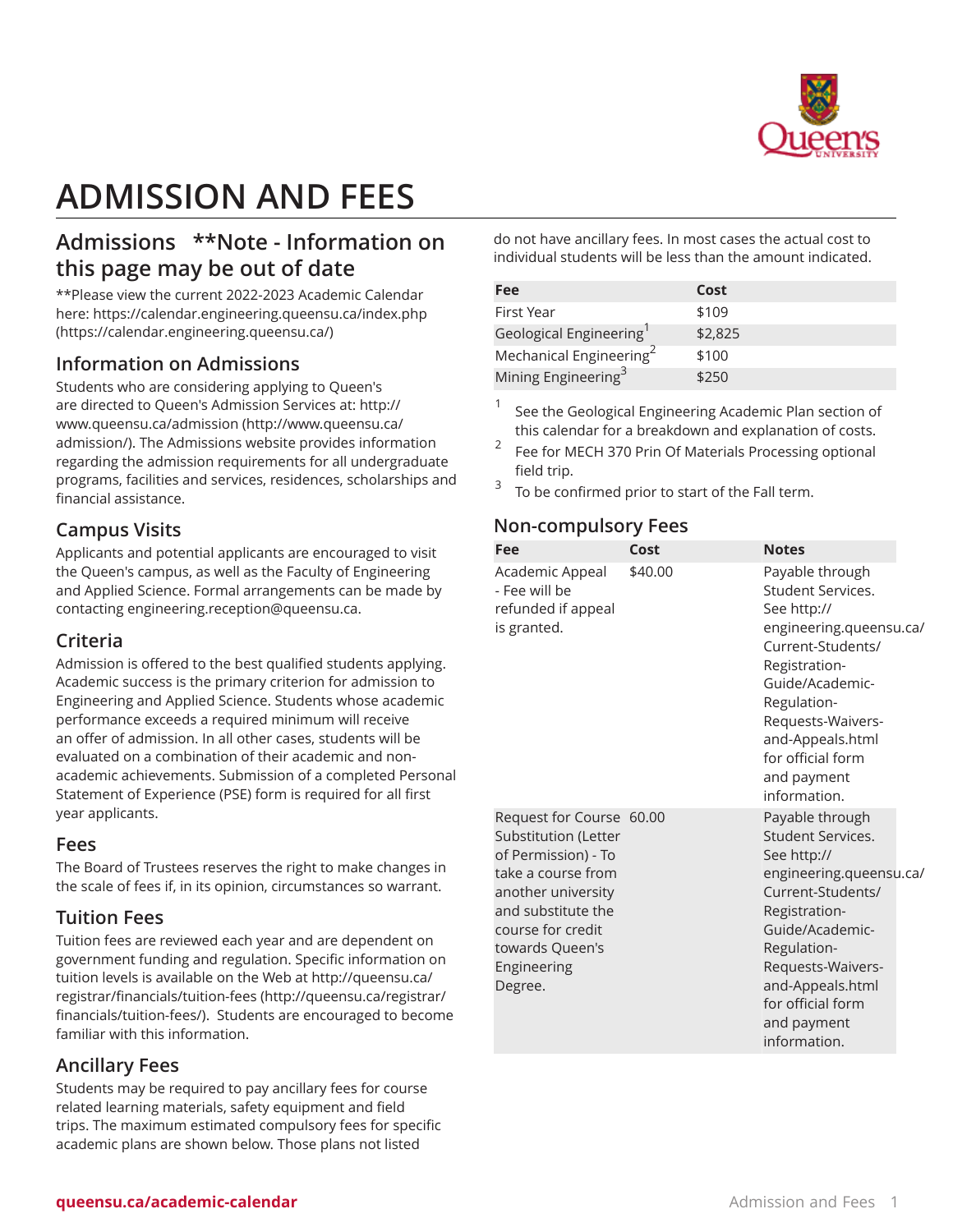

| Course Description 60.00/hr<br>Request                                                                                             |                                                                                                                                                                                                                                                                     | Payable through<br>Student<br>Services. Contact<br>engineering.reception@qulate registration/<br>to make request<br>and discuss<br>payment.              | Late Application -<br>Fee includes late<br>course add/drop,<br>withdrawal of<br>Supplemental<br>Examinations | 60.00                                                                                                                       | Payable through<br>Student Services.<br>See http://<br>engineering.queensu.ca/<br>Current-Students/<br>Registration-<br>Guide/Academic-                              |  |
|------------------------------------------------------------------------------------------------------------------------------------|---------------------------------------------------------------------------------------------------------------------------------------------------------------------------------------------------------------------------------------------------------------------|----------------------------------------------------------------------------------------------------------------------------------------------------------|--------------------------------------------------------------------------------------------------------------|-----------------------------------------------------------------------------------------------------------------------------|----------------------------------------------------------------------------------------------------------------------------------------------------------------------|--|
| Document Fee - For 30.00<br>completion of all<br>documents related<br>to registration at<br>Queen's. Includes<br>documents such as |                                                                                                                                                                                                                                                                     | Payable through<br>Student<br>Services. Contact<br>engineering.reception@qLGraduate<br>to make request<br>and discuss                                    | of J Section Re-<br>write Exams, late<br>Application to                                                      |                                                                                                                             | Regulation-<br>Requests-Waivers-<br>and-Appeals.html<br>for official form<br>and payment<br>information.                                                             |  |
| proof of enrolment,<br>degree eligibility.<br>Exchange Program 125.00<br>Fee                                                       |                                                                                                                                                                                                                                                                     | payment.<br>Payable through<br>Student Services.<br>Contact the<br>International<br>Student Advisor at<br>engineering.intladvisor@queensu.ca<br>for more | Readmission<br><b>Application Fee</b>                                                                        | 55.00                                                                                                                       | Payable through<br>Student Services.<br>Contact the<br>Assistant to<br>the Associate<br>Dean (Academic)<br>eng.deanacad.admin@queen<br>if you have any<br>questions. |  |
| Exam Rereads - Fee 50.00<br>will be refunded if<br>the mark increases.                                                             | information.<br>Payable through<br>Student Services.<br>See http://<br>engineering.queensu.ca/<br>Current-Students/<br>Registration-<br>Guide/Academic-<br>Regulation-<br>Requests-Waivers-<br>and-Appeals.html<br>for official form<br>and payment<br>information. | Registered<br><b>Education Savings</b><br>Plan - form<br>completion - Fee<br>includes direct<br>submission of RESP<br>form by registered<br>mail or fax. | 30.00                                                                                                        | Payable through<br>Student<br>Services. Contact<br>engineering.reception@quee<br>to make request<br>and discuss<br>payment. |                                                                                                                                                                      |  |
|                                                                                                                                    |                                                                                                                                                                                                                                                                     | Required to<br>Withdraw Waiver<br>Request                                                                                                                | 40.00                                                                                                        | Payable through<br>Student Services.<br>See http://<br>engineering.queensu.ca/<br>Current-Students/<br>Registration-        |                                                                                                                                                                      |  |
| Internship Program 35.00<br>- application fee                                                                                      |                                                                                                                                                                                                                                                                     | Please contact<br>Micheline<br>Johnston at<br>micheline.johnston@queensu.ca<br>for application<br>and payment<br>information.                            |                                                                                                              |                                                                                                                             | Guide/Academic-<br>Regulation-<br>Requests-Waivers-<br>and-Appeals.html<br>for official form<br>and payment<br>information.                                          |  |
|                                                                                                                                    |                                                                                                                                                                                                                                                                     |                                                                                                                                                          | Supplemental<br>Examinations                                                                                 | 300.00                                                                                                                      | Payable through<br><b>SOLUS</b>                                                                                                                                      |  |
|                                                                                                                                    |                                                                                                                                                                                                                                                                     |                                                                                                                                                          | <b>Extended Program</b><br>(Section 900/J-<br><b>Section) &amp; Rewrite</b><br>Exams:                        |                                                                                                                             |                                                                                                                                                                      |  |
|                                                                                                                                    |                                                                                                                                                                                                                                                                     |                                                                                                                                                          | Extended Program 539.63<br>- Section 900 per<br>course tuition fee <sup>1</sup>                              |                                                                                                                             | Payable through<br>SOLUS.                                                                                                                                            |  |